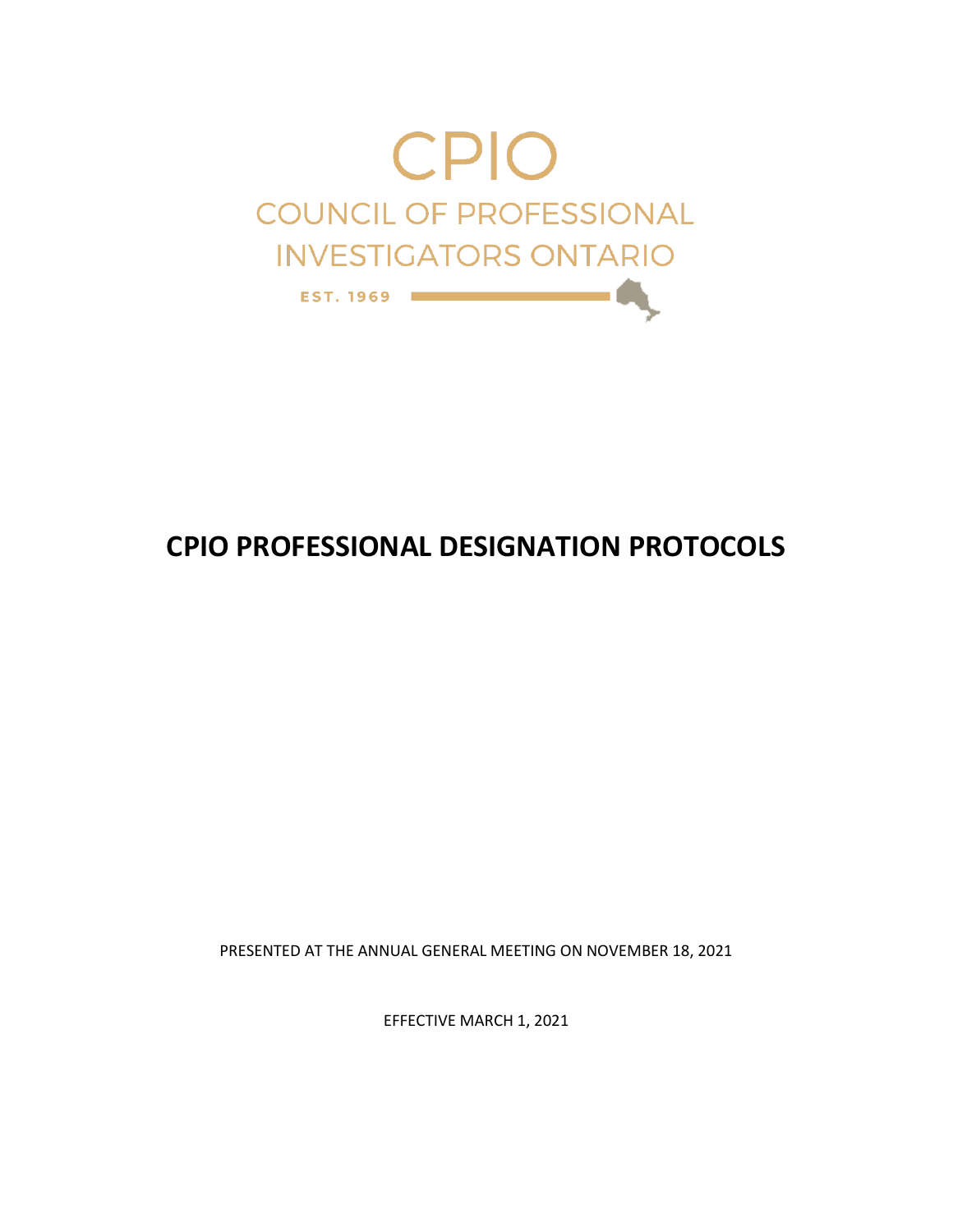### **INTRODUCTION**

The Council of Professional Investigators - Ontario (the "CPIO") is committed to providing our members with the highest level of education and training in the investigation industry. Our aim has always been to improve, educate and grow our industry. This starts with you—our members.

As a result, the CPIO has implemented a tiered designation process to identify the experience and education of each member. Qualified members, known as "Designation Holders", are entitled to use one of three professional designations:

**CPIO-PI\*** (Council of Professional Investigators Ontario Certified Professional Investigator)

**CPIO-SI\*** (Council of Professional Investigators Ontario Certified Senior Investigator)

**CPIO-MI\*** (Council of Professional Investigators Ontario Certified Master Investigator)

The CPIO also acknowledges the abundance of experience amongst our membership and will offer a "Grandfathering" clause until the end of 2021 to qualifying members. A member may apply for a Designation under the Grandfathering clause in accordance with the requirements outlined in Appendix III.

\*Trademark pending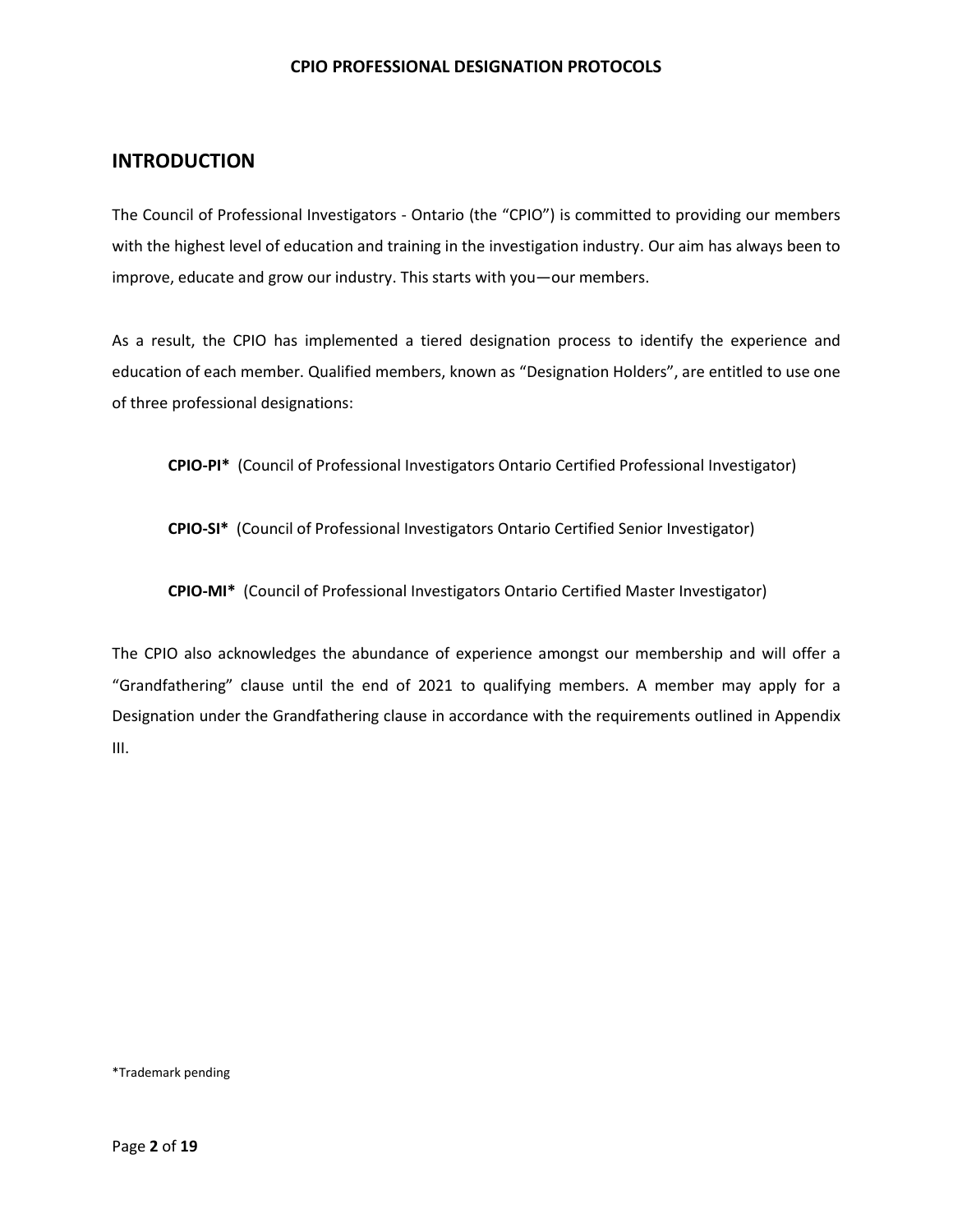## **SECTION 1: INTERPRETATION AND DEFINITIONS**

- 1.1. No part of this document shall supersede the *Private Security and Investigation Services Act, 2005* or its regulations.
- 1.2. In these CPIO Professional Designation Protocols ("Designation Protocols"), unless the context requires otherwise,

"Applicant" means a Member in the process of obtaining a Professional Designation.

"Designation" means one of:

- a. CPIO-PI
- b. CPIO-SI
- c. CPIO-MI

"Designation Holder" means an individual or designated representative of a business entity that:

- a. Holds a license under the Ontario *Private Security and Investigative Services Act, 2005*; and
- b. Is a member in good standing with the CPIO; and
- c. Satisfies the minimum requirements set out in Appendix I, or the requirements under the "Grandfather" clause set out in Appendix III; and
- d. Has received approval from the Designation Committee.

"Membership" or "Member" means

- a. An Individual Member, Full Member or designated representative of a business entity as defined by the CPIO membership categories; and
- b. A dues paying member of the CPIO in good standing.
- 1.3. The Designation Protocols and the Designation Holder Code of Professional Conduct (the "Code") function to:
	- a. Set a high standard of professional investigative services provided by every Designation Holder;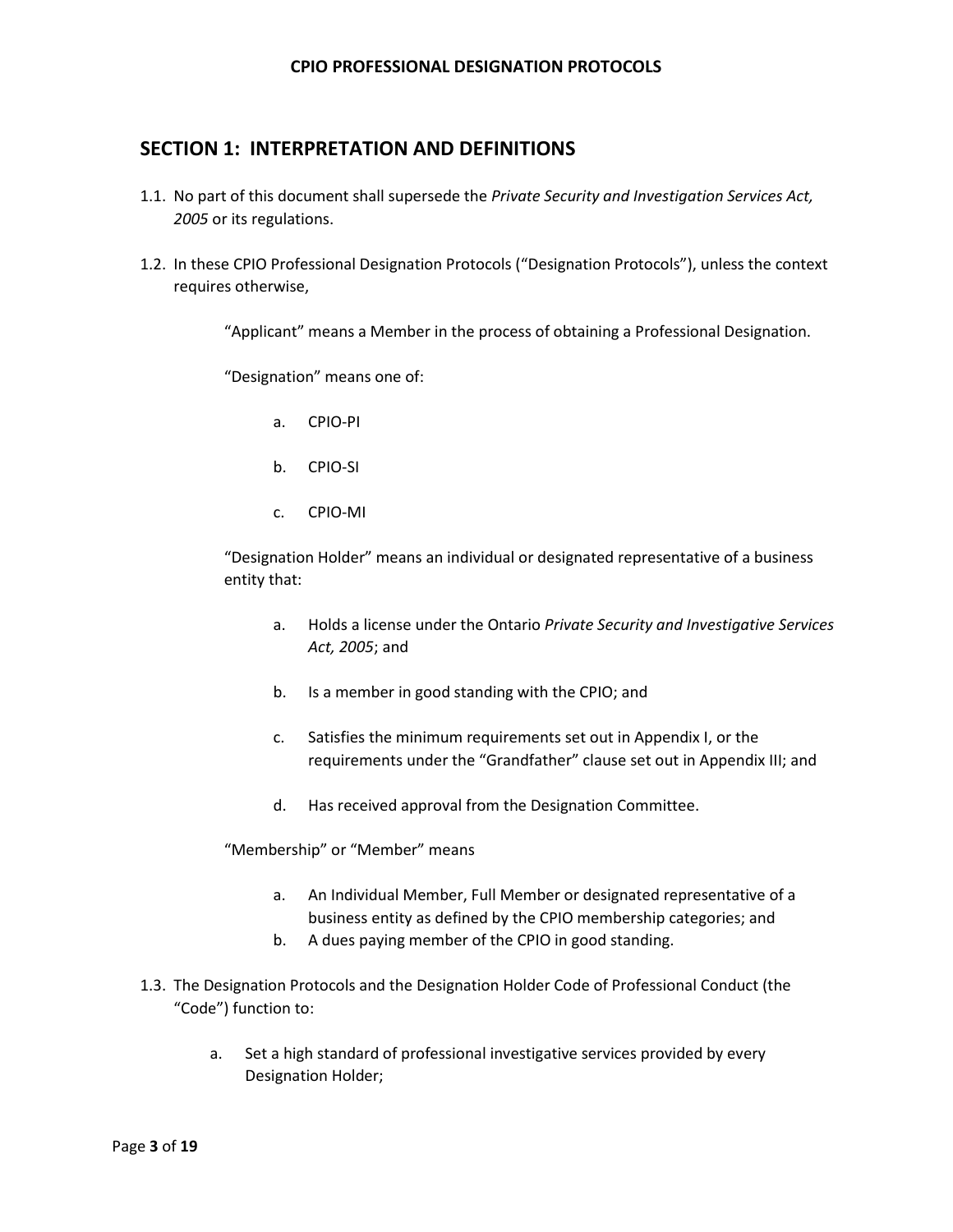- b. Maintain the confidence of the public and the profession; and
- c. Support and encourage respect toward a Designation Holder and the investigative profession by government bodies, regulatory bodies, law enforcement, clients, the public, and members & non-members.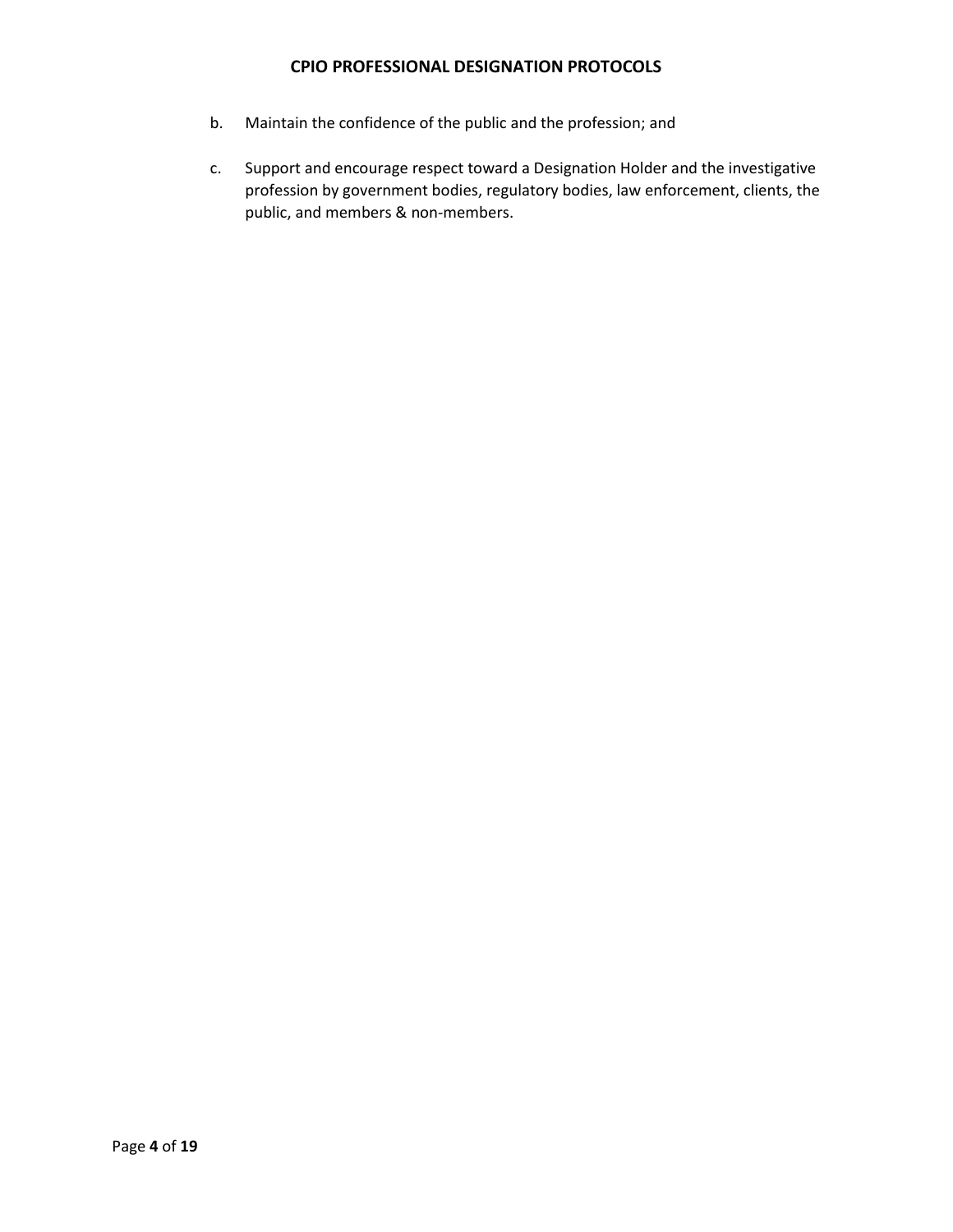# **SECTION 2: DESIGNATION HOLDER CODE OF PROFESSIONAL CONDUCT**

### **2.1. Reputation of the Profession**

A Designation Holder shall:

- 2.1.1. Conduct themself at all times in a manner consistent with the Code.
- 2.1.2. Fulfill their duty to be competent in the performance of investigative services on a client's behalf.
- 2.1.3. Serve the client in a conscientious, diligent and efficient manner.
- 2.1.4. Conduct themself at all times in accordance with the spirit and intent of all applicable governing legislation, including, but not limited to, provincial and federal legislation regarding the protection of information and privacy and human rights.
- 2.1.5. Participate in educational and professional development on an annual basis.
- 2.1.6. Ensure all employees, subcontractors, and other persons engaged to assist the Designation Holder in their performance of investigative services comply with the Code of Ethics.
- 2.1.7. Use only the appropriate professional designation for which they are granted (*i.e.*, "CPIO-PI", "CPIO-SI", or "CPIO-MI").
- 2.1.8. Advise each client in a manner that is honest, factually based and objective (*e.g.*, in providing verbal advice or a written report).

### **2.2. Conflicts of Interest**

- 2.2.1. A Designation Holder shall not act for or advise a client where there is a conflict of interest.
- 2.2.2. A Designation Holder shall, at the first opportunity, disclose to a client any influence, interest or relationship which may impair or adversely affect the Designation Holder's professional judgment or objectivity.
- 2.2.3. Before a Designation Holder acts for or advises more than on party in a matter, they must obtain the written consent of each party.
	- 2.2.3.1. The Designation Holder will provide both parties with adequate and continuing disclosure.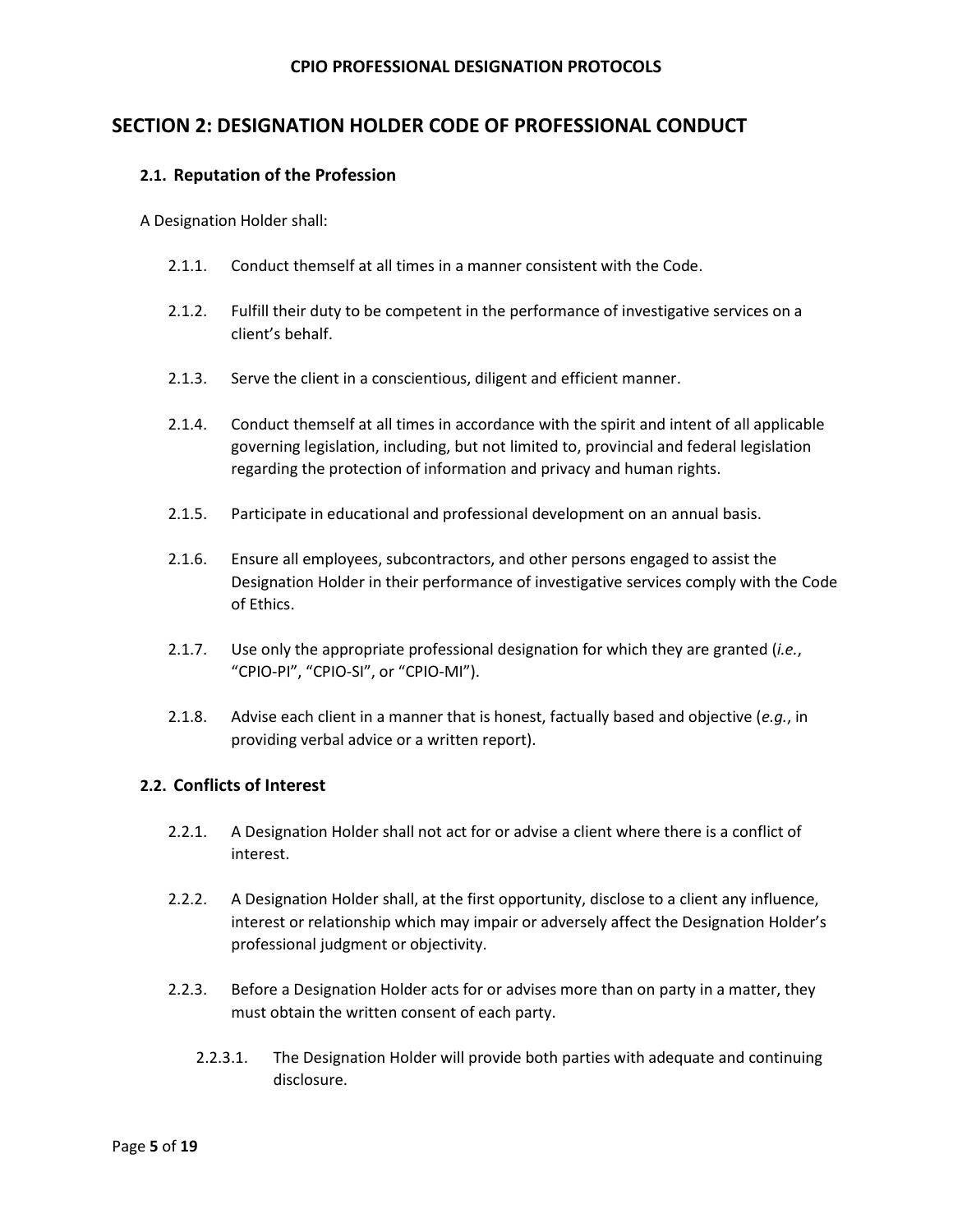### **2.3. Retainers and Fees**

- 2.3.1. A Designation Holder shall verify the identity of each client and ensure each retainer is for a lawful purpose (*e.g.*, to discover facts respecting a breach of contract, contravention of a law, or any litigious matter).
- 2.3.2. Before accepting a retainer, a Designation Holder shall:
	- a. Identify the nature of the retainer in writing; and
	- b. Provide and explain the Designation Holder's fee schedule in writing; and
	- c. Provide the cost of the services and the amount of time estimated to be involved in writing.
- 2.3.3. A Designation Holder shall not withdraw from a retainer except for good cause and on reasonable notice to the client.
- 2.3.4. A Designation Holder shall ensure all fees are fair, reasonable and fully disclosed.

### **2.4. Confidentiality**

- 2.4.1. A Designation Holder shall hold in confidence all information concerning the business and affairs of the client acquired in the course of the professional relationship and shall not divulge any such information except as expressly or impliedly authorized by the client or required by law.
- 2.4.2. A Designation Holder will ensure security for personal information collected in the course of an investigation and take all reasonable steps to protect against disclosure.
- 2.4.3. A Designation Holder shall not use information obtained in an investigation for any purpose other than that which has been agreed to by the client, or without the written permission of the client.

### **2.5. Relationship to Fellow Members**

- 2.5.1. A Designation Holder shall be courteous, civil and act in good faith towards all other members with whom contact is made in the course of professional activities.
- 2.5.2. A Designation Holder will assist in maintaining the integrity of the profession.
- 2.5.3. A Designation Holder shall not make false or misleading statements about a fellow member.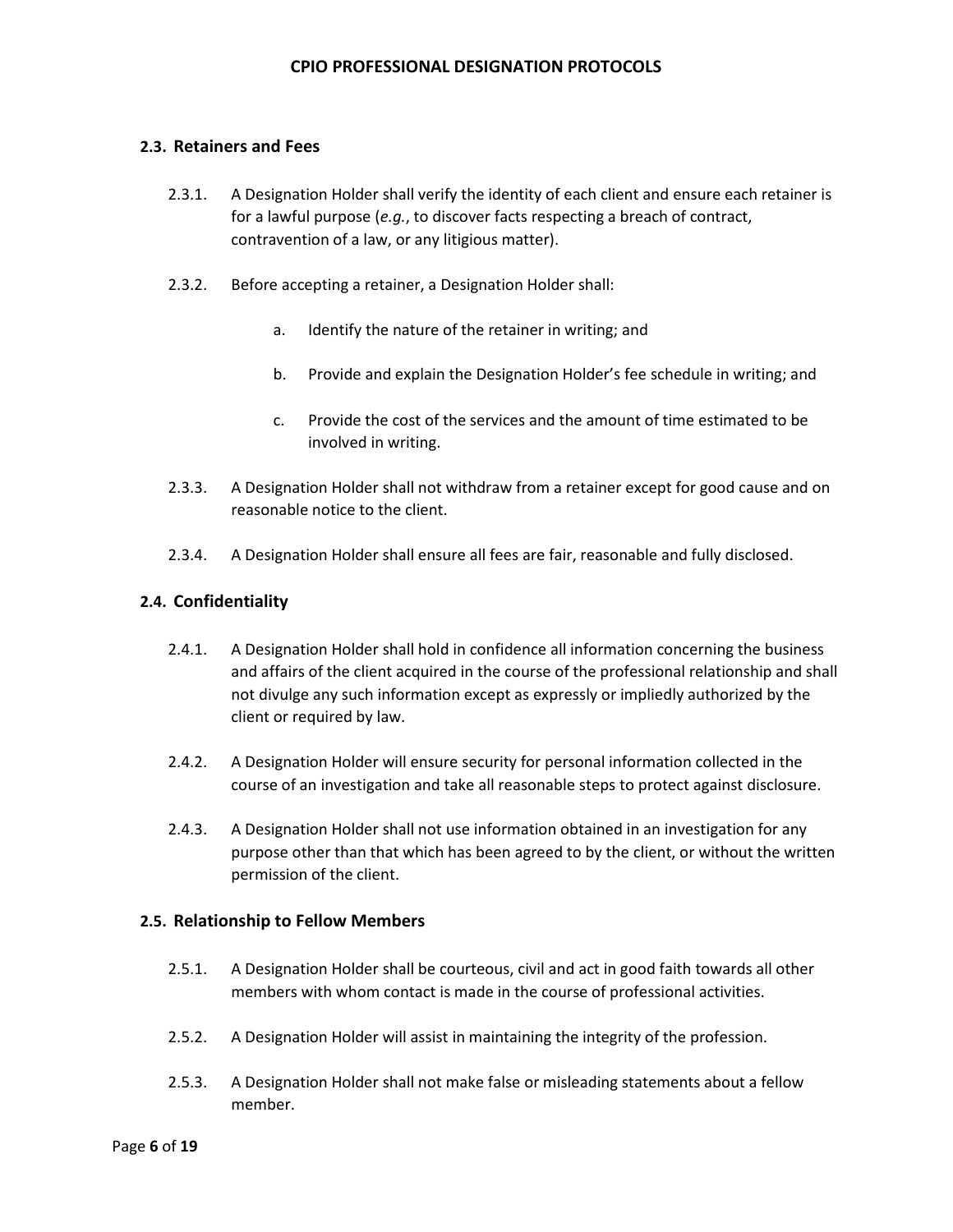- 2.5.4. A Designation Holder is encouraged to employ the services of fellow members when appropriate.
- 2.5.5. A Designation Holder, upon receiving a referral from another member, shall not undermine the other member's client relationship.

### **2.6. Complaints to the Ethics and Discipline Committee of the Board of Directors**

- 2.6.1. A Designation Holder is subject to the authority of the Ethics and Discipline Committee of the Board of Directors and shall cooperate by responding promptly and fully to any inquiries of that Committee, its agents, or the Director of Ethics with respect to a complaint received by the Ethics and Discipline Committee respecting the member. The Ethics and Discipline Committee reserves the right to have any parties involved in a complaint or dispute, provide written submissions and/or complaints as a written submission.
- 2.6.2. The Ethics and Discipline Committee shall determine its own procedure to ensure a member has a full and fair opportunity to consider any complaint and to respond to that Committee.
- 2.6.3. A Designation Holder shall not interfere with or hinder the activities of the Ethics and Discipline Committee in respect of a complaint.
- 2.6.4. A Designation Holder shall inform the Ethics and Discipline Committee promptly of any formal complaints, non-compliance findings, or legal actions (civil or criminal) against themself or their agency.
- 2.6.5. A Designation Holder shall be subject to the decisions of the Ethics and Discipline Committee, the Inquiry Panel and the Board of Directors respecting any issue under the scope of the Code.

### **2.7. Amendments to the Designation Protocols or Code**

2.7.1. The Board of Directors reserves the right to amend the criteria for obtaining or maintaining a Designation.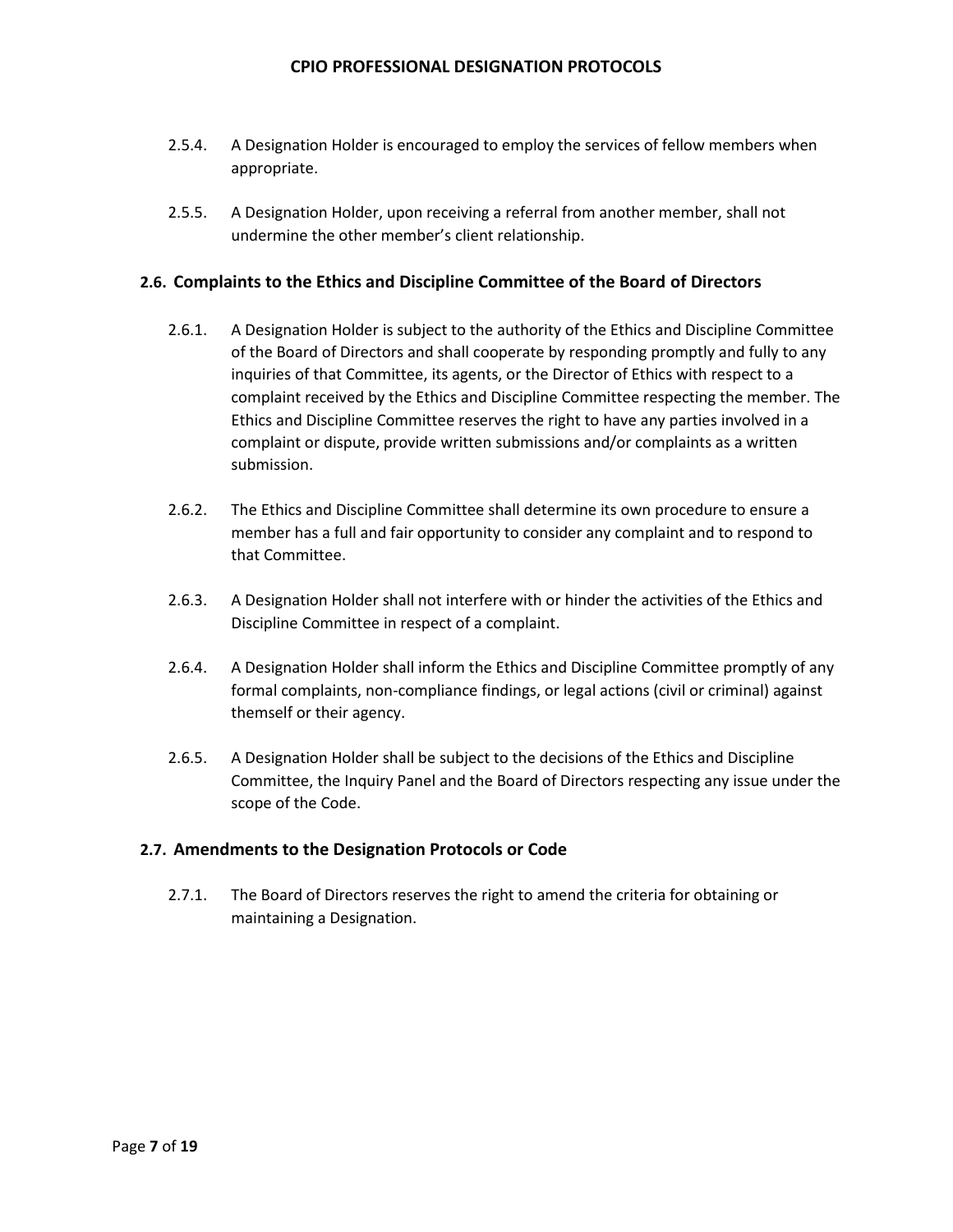## **SECTION 3: REQUIREMENTS TO OBTAIN A CPIO PROFESSIONAL DESIGNATION**

- 3.1. The Applicant must be a Private Investigator and licensee as defined under the Ontario *Private Security and Investigative Services Act, 2005*.
- 3.2. The Applicant must be eligible to work in Canada.
- 3.3. The Applicant must be a current Member in good standing of the CPIO.
- 3.4. The Applicant must fully complete and submit the Designation Application, including:
	- 3.4.1. In the case of an application for the CPIO-PI designation:
		- a. Proof of having been licenced as a Private Investigator for a period of at least one (1) year; and
		- b. Evidence of a minimum of 2,000 hours work experience as a licensed Private Investigator (*e.g.*, verification from an employer); and
		- c. Evidence of successful completion of the mandatory courses as outlined in Appendix I, including approval of a special interest course.
	- 3.4.2. In the case of an application for the CPIO-SI designation:
		- a. Proof of having been licenced as a Private Investigator for at least five (5) years; and
		- b. Evidence of a minimum of 7,500 hours work experience as a licensed Private Investigator (*e.g.*, verification from an employer); and
		- c. Evidence of successful completion of the mandatory courses as outlined in Appendix I, including approval of a special interest course.
	- 3.4.3. In the case of an application for the CPIO-MI designation:
		- a. Proof of having been licenced as a Private Investigator for a period of at least ten (10) years; and
		- b. Evidence of a minimum of 15,000 hours work experience as a licensed Private Investigator (*e.g.*, verification from an employer); and
		- c. Evidence of successful completion of the mandatory courses as outlined in Appendix I, including approval of a special interest course.
- 3.5. The Applicant must submit application fees as set out by the Board of Directors.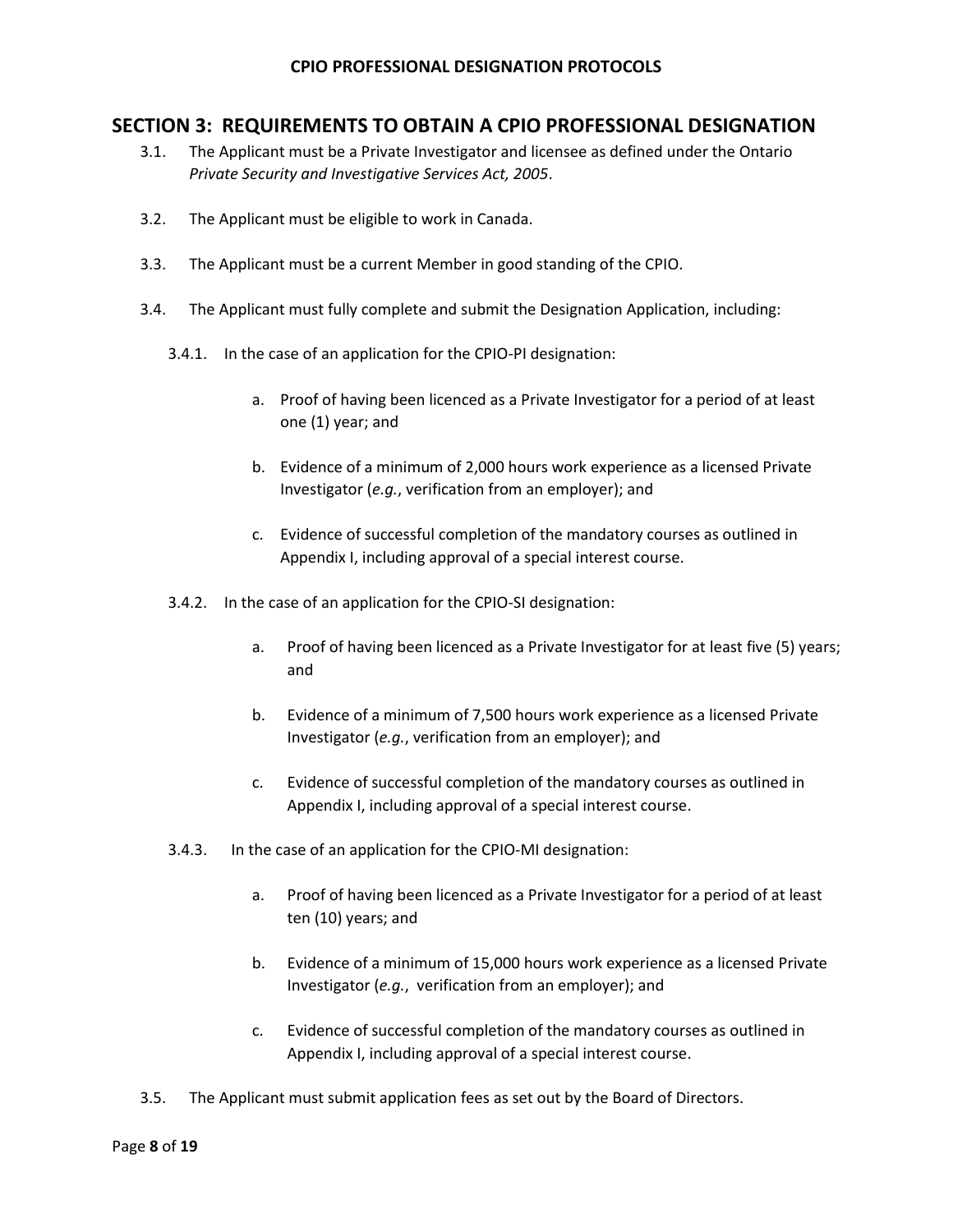- 3.6. The Designation Application must be submitted in writing and may be submitted electronically.
- 3.7. By signing the Designation Application, the Applicant agrees to adhere to all Designation Protocols governing the Designation (including the Code).
- 3.8. The Designation Application will be reviewed by the Designation Committee.
	- 3.8.1. The Designation Committee will review an application within ninety (90) days of its receipt.
	- 3.8.2. A decision of the Designation Committee may be appealed by following the appeal process as outlined in Section 8 of the Protocols.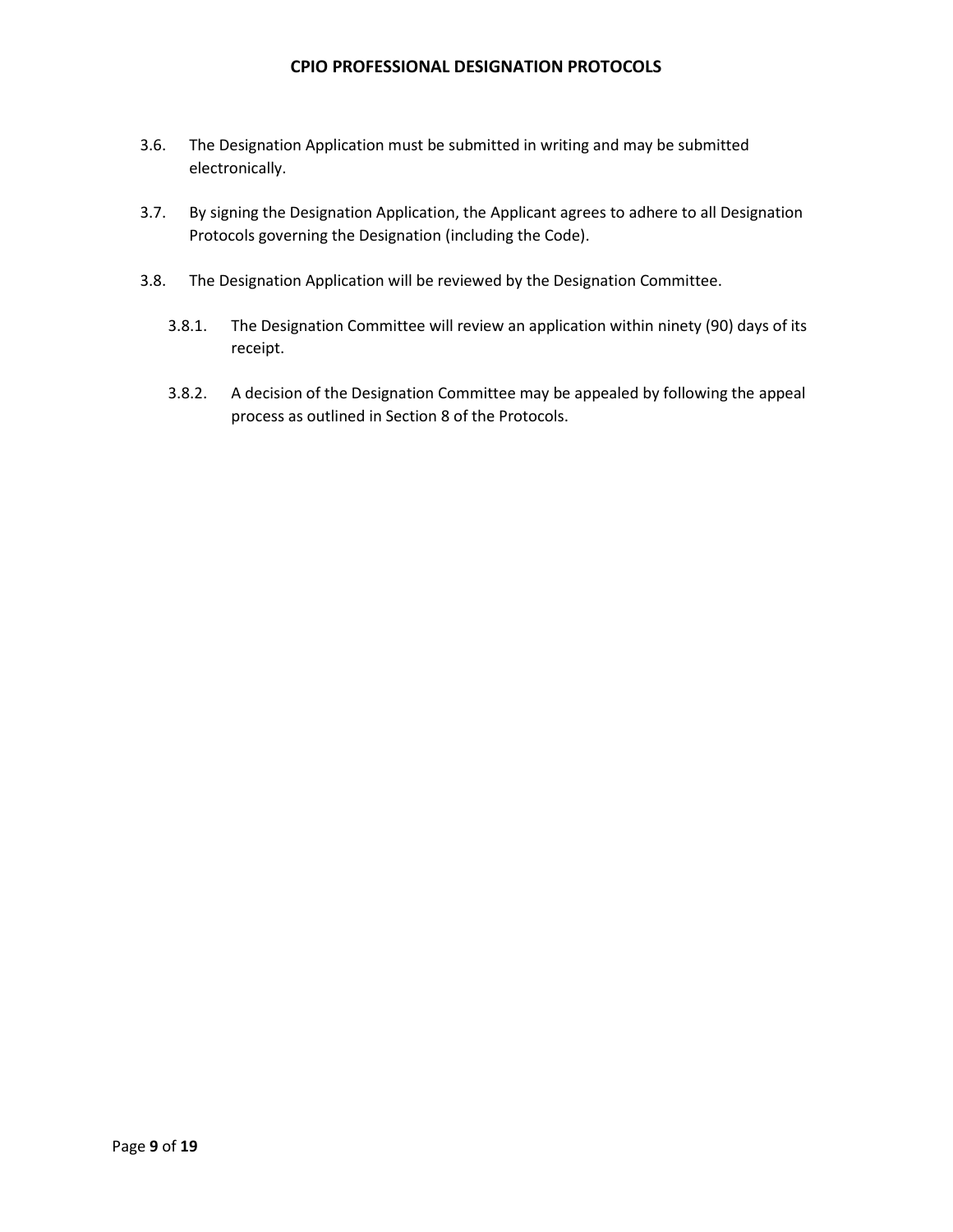## **SECTION 4: THE DESIGNATION COMMITTEE**

- 4.1. The Designation Committee will be comprised of:
	- a. One (1) Chairperson of the Designation Committee, who will hold the CPIO-MI designation and be a member of the Board of Directors; and
	- b. Five (5) Committee Members, who have been licensed as a Private Investigator for a minimum of seven and one half (7.5) years and must hold a minimum of the CPIO-SI designation.
- 4.2. The Chairperson of the Designation Committee will be elected by the Board of Directors.
- 4.3. The Committee Members are appointed by the Board of Directors. The composition of the Designation Committee will be reviewed by the Board of Directors at least once every two (2) years.
	- 4.3.1. If a Designation Committee Member is an employee, affiliate or representative of an organization or business entity, the Designation Committee Member may not serve on the Designation Committee at the same time as a co-worker or Designation Committee Member employed or affiliated with the same organization. For clarity, the Designation Committee must be composed of Designation Committee Members employed by or affiliated with separate and distinct organizations or business entities.
- 4.4. A minimum of three (3) members of the Designation Committee will sit at any review of an application, promotion (*e.g.*, CPIO-PI to CPIO-SI) or appeal.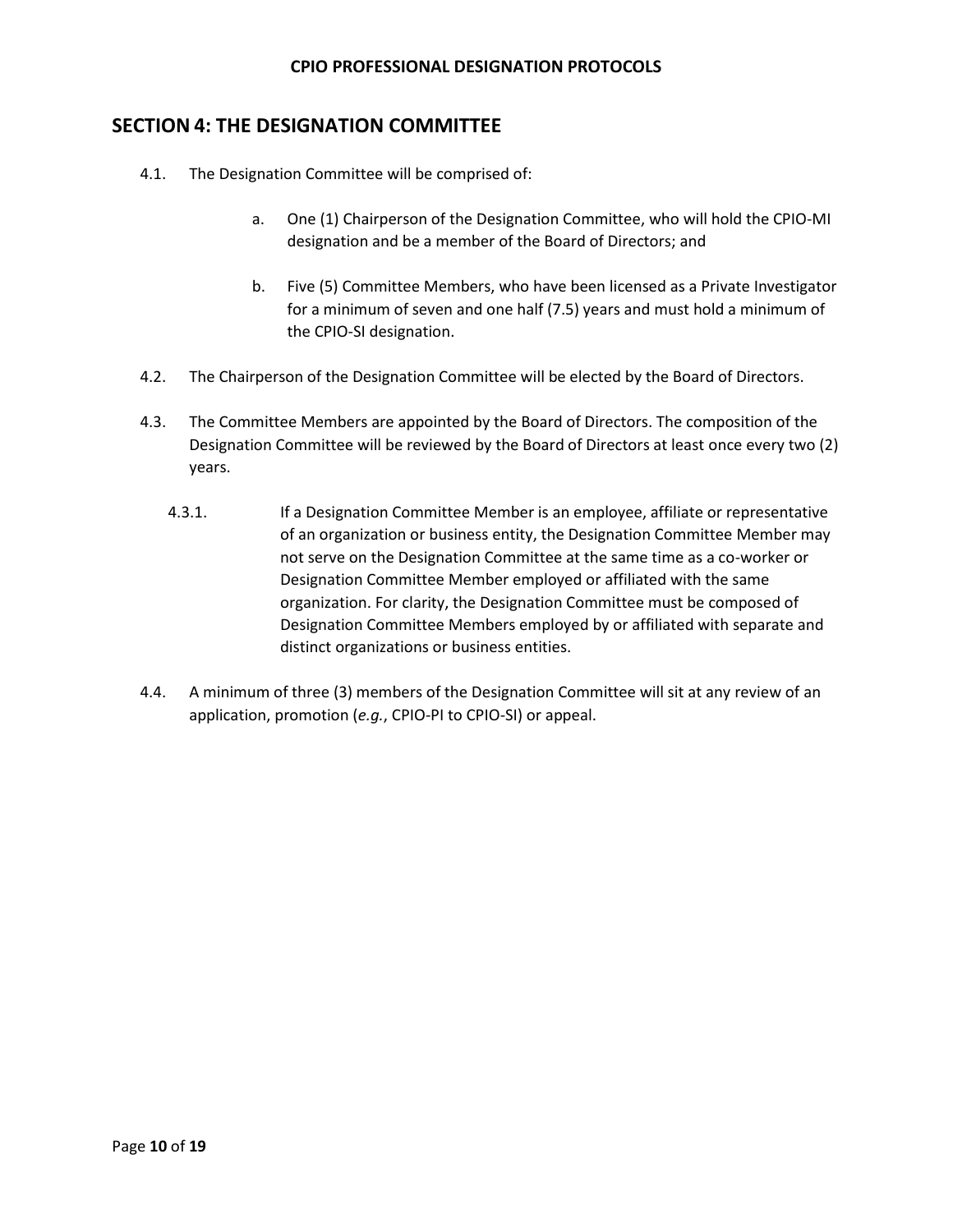## **SECTION 5: CONTINUING PROFESSIONAL EDUCATION**

5.1. Interpretation and Definition

An "eligible activity" means an activity that serves to maintain or enhance a Designation Holder's professional knowledge, skills, attitude or ethics, as determined by the CPIO.

A "year" means a calendar year.

- 5.2. Each year, a Designation Holder must fulfill the Continuing Professional Education ("CPE") requirements as outlined in section 5.
- 5.3. Each year, a Designation Holder shall complete a minimum of twenty (20) hours of eligible activities.
- 5.4. If a Designation Holder obtains more than the minimum twenty (20) hours of eligible activities within the year, the additional hours may carry over to the next year.
	- 5.4.1. A Designation Holder may only carry over hours earned in the previous year.
- 5.5. If a Designation Holder fails to obtain the minimum twenty (20) hours of eligible activities within the year their Designation will be suspended.
	- 5.5.1. If a Designation Holder fails to obtain the remaining necessary hours by March 31 of the year following the year to which the requirement relates, the Designation will be subject to review by the Designation Committee and may be permanently revoked.
- 5.6. Each year, a Designation Holder shall file, with the Designation Committee, a report in respect of eligible activities completed by the Designation Holder in the year.
	- 5.6.1. The report shall be in a form provided, and in an electronic format specified, by the Designation Committee and shall be filed as permitted by the Designation Committee.
	- 5.6.2. A Designation Holder must file the report by December 31 of the year in which the hours are obtained.
- 5.7. A Designation Holder shall keep all documents substantiating the Designation Holder's completion of the eligible activities reported by him in a year for five (5) years following the year in which the activities were reported.
- 5.8. If requested, a Designation Holder shall provide to the Designation Committee all documents kept by the Designation Holder in accordance with subsection 5.6.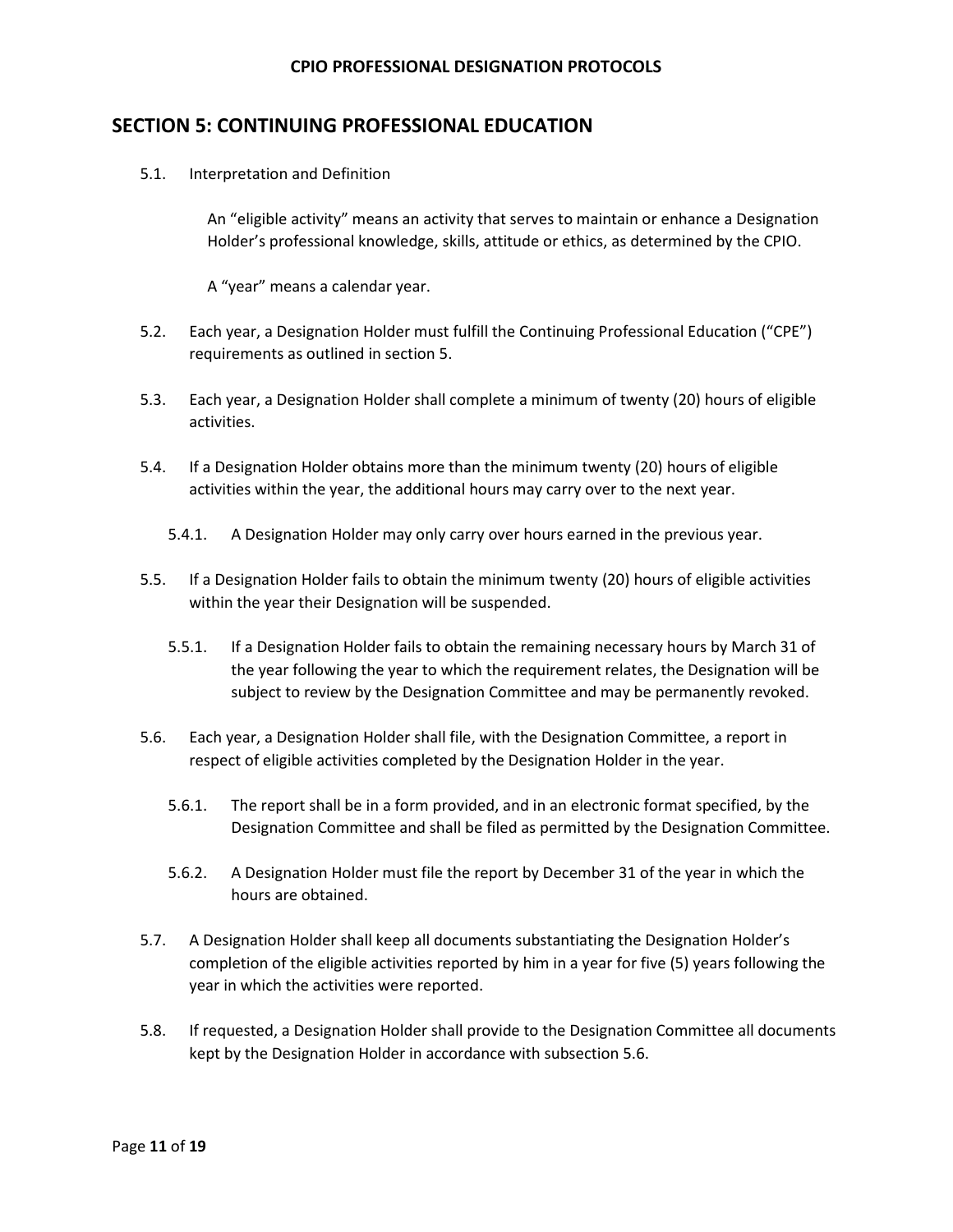- 5.9. If requested, the Designation Committee may require a Designation Holder to provide to it specific information about the Designation Holder's completion of the required number of hours of eligible activities.
	- 5.9.1. The Designation Holder shall provide to the Designation Committee the specific information required of him not later than thirty (30) days after the date specified on the notice of the requirement to provide information.
- 5.10. If a Designation Holder's Designation is suspended subject to any provision in section 5, a Designation Holder shall be reinstated upon proof of payment of all necessary fees and proof of completion of all CPE requirements.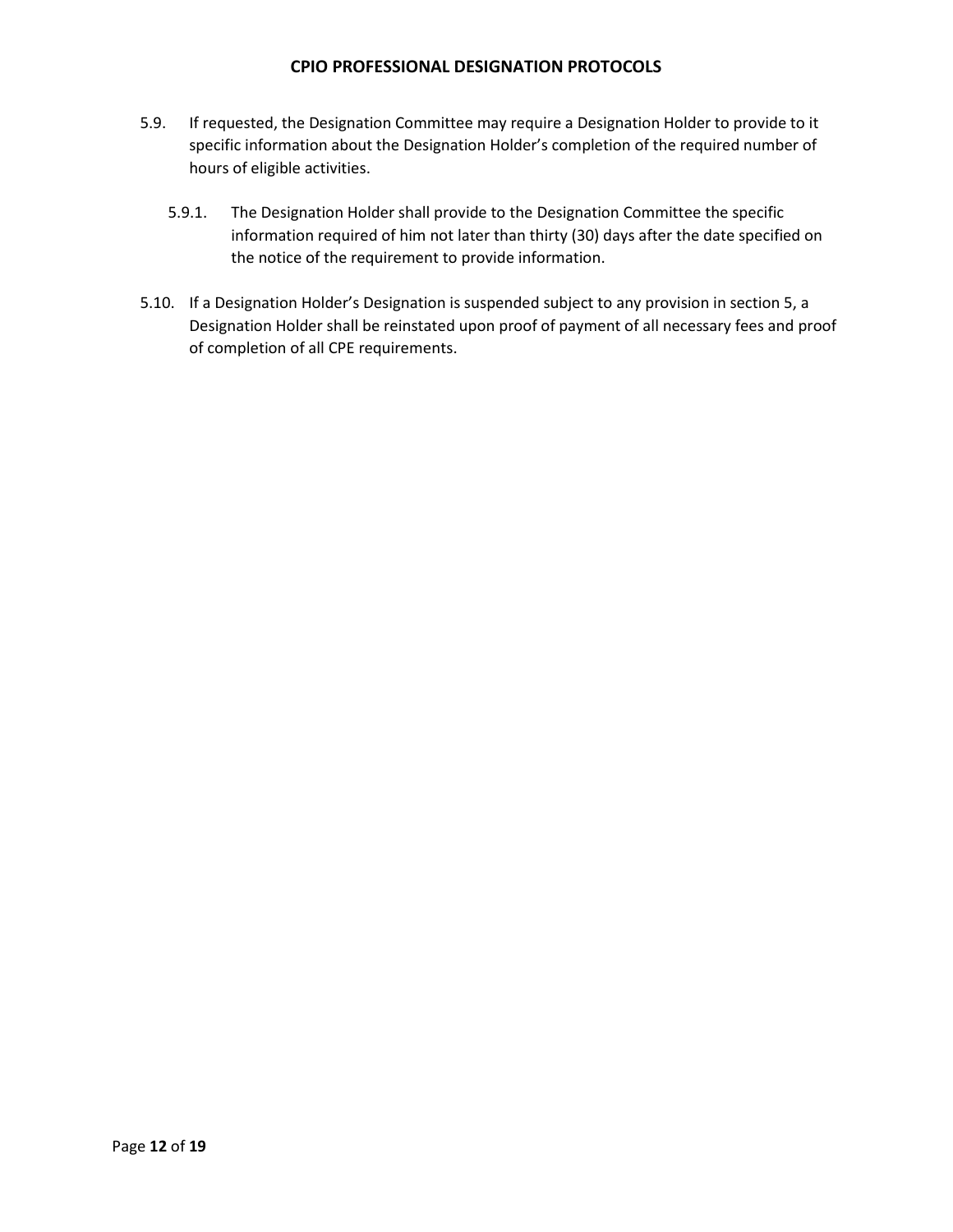# **SECTION 6: MAINTAINING THE CPIO PROFESSIONAL DESIGNATION**

- 6.1. The Designation Protocols may be amended from time to time by the CPIO, the Board of Directors or the Designation Committee. When an amendment is made to the Designation Protocols, the amendment will be posted on the CPIO website.
- 6.2. It is the responsibility of a Designation Holder to review any amendment posted.
- 6.3. A Designation Holder must provide any changes in current home address, business address, or contact information to the Designation Committee within thirty (30) days of the actual change.
- 6.4. If a Designation Holder fails to renew their Membership within sixty (60) days of the deadline for renewal, the Designation Committee may suspend and/or revoke the Designation.
- 6.5. To renew a Designation, each Designation Holder must:
	- a. Meet the reporting requirements regarding Continuing Professional Education contained in section 5; and
	- b. Pay annual membership dues as determined by the Board of Directors; and
	- c. Meet all other requirements of a Member.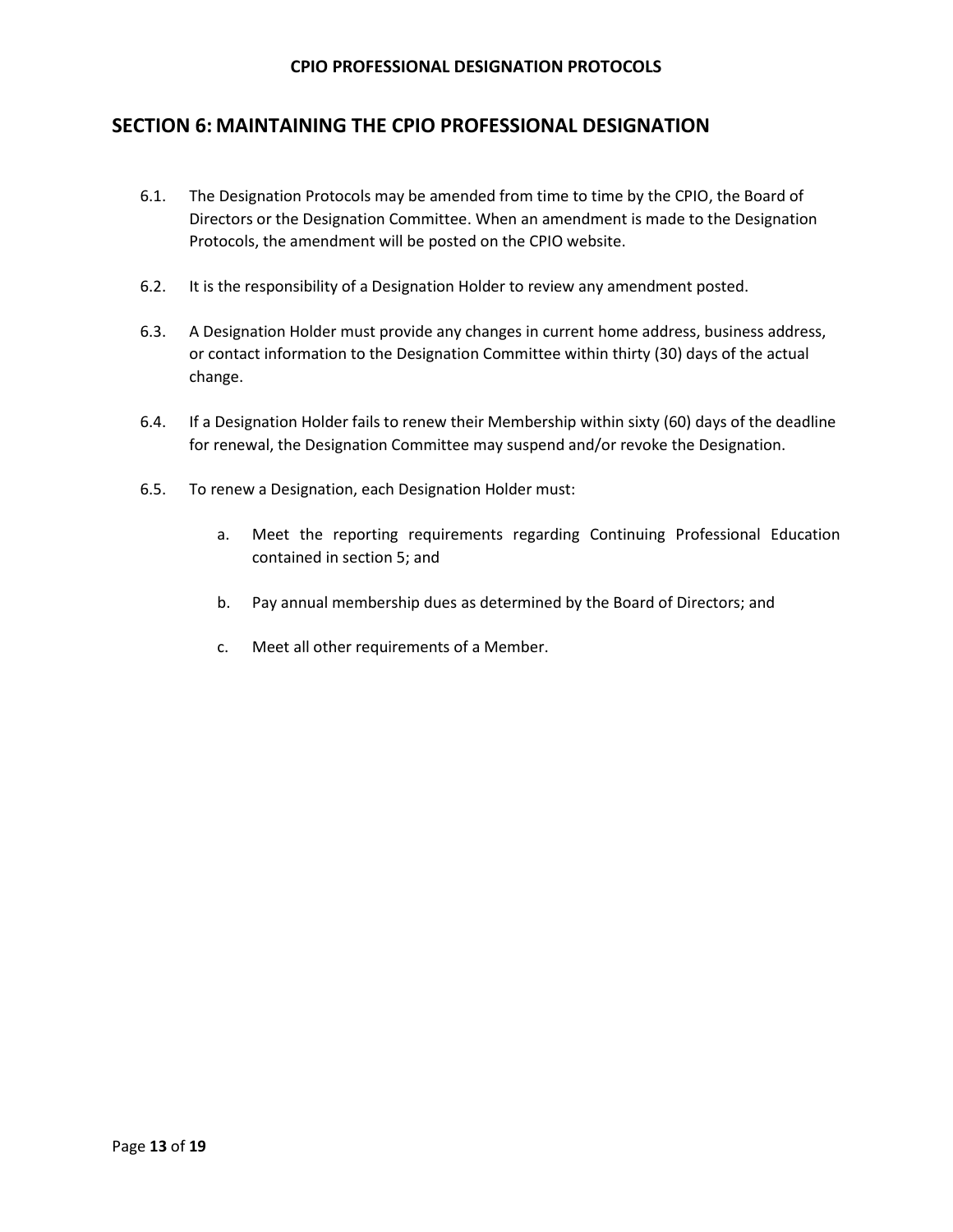# **SECTION 7: SUSPENSION AND/OR REVOCATION OF THE DESIGNATION**

- 6.6. If the Designation Committee suspends a Designation for any violation of the Designation Protocols, the Designation Committee will notify the member in writing of the suspension within ten (10) days of the Designation Committee's decision.
- 6.7. A Designation may be suspended and/or revoked for any of the following:
	- a. Loss and/or suspension of a valid Private Investigator's license issued by the Ministry of the Solicitor General of Ontario;
	- b. Failure to execute an Agreement to Maintain as set out in section 6;*.*
	- c. Failure to adhere to any provision of the Designation Protocols,the Code, or the CPIO Mission Statement;
	- d. Failure to maintain a current Membership;
	- e. Provision of false and/or misleading information that is material and/or relevant to the Designation Application, the Agreement to Maintain, or any requirement contained within the Designation Protocols or the Code;
	- f. Any act of professional misconduct;
	- g. Any other infraction brought to the attention of the Chairperson of the Designation Committee that is investigated and found to be a violation of any part of the Designation Protocols or the Code.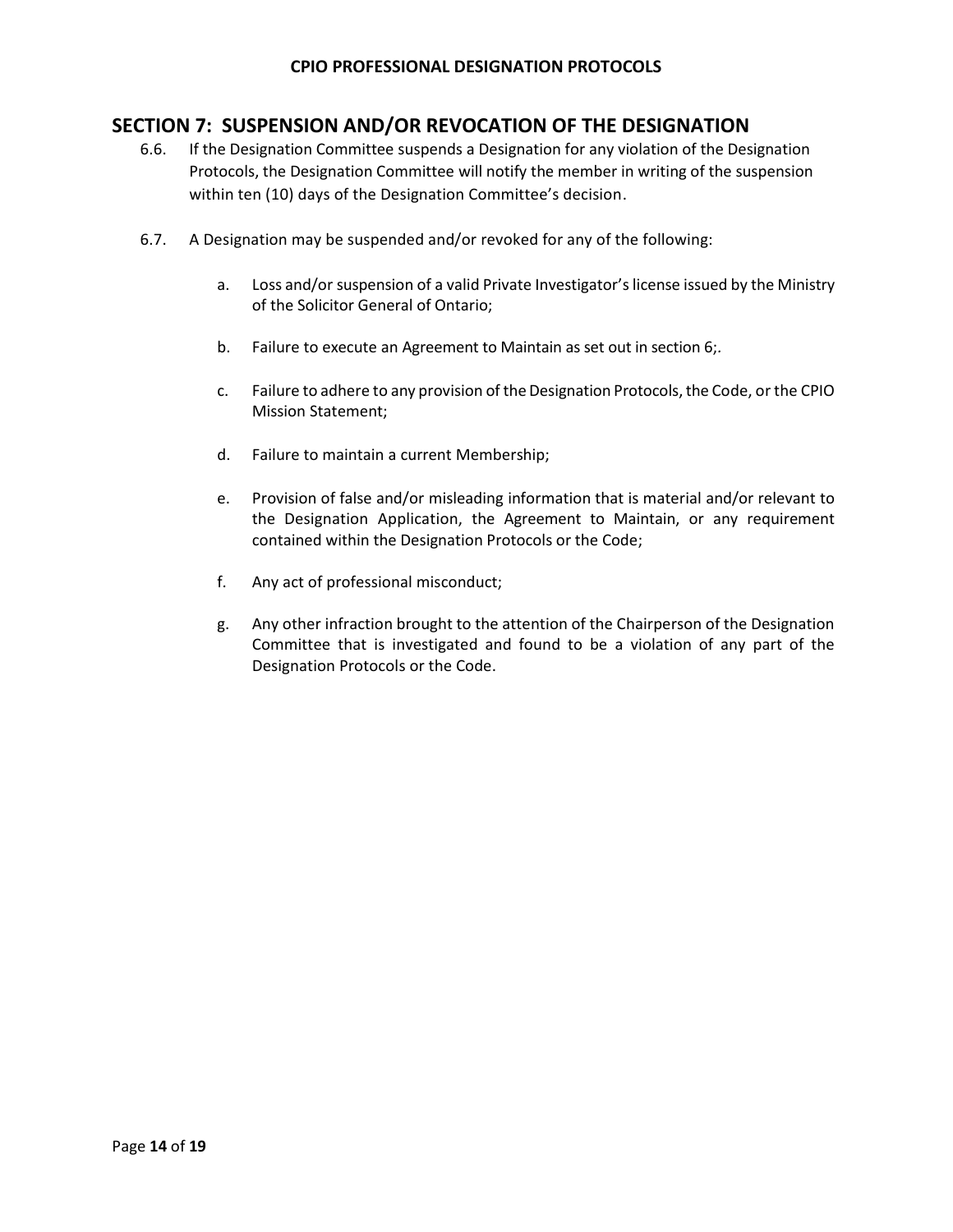### **SECTION 8: APPEAL PROCESS**

- 7.1. A Member or Designation Holder may appeal a decision of the Designation Committee, including the following:
	- a. A suspension or revocation of a Designation; or
	- b. The denial to award a Designation or promotion to the next Designation.
- 7.2. The Member or Designation Holder may commence an appeal by providing a written submission, indicating the intent to appeal, to the Chairperson of the Designation Committee within thirty (30) days of the notification of suspension, revocation or denial.
	- 7.2.1. An intent to appeal shall include all relevant and/or material justifications for reinstatement, promotion or acceptance.
	- 7.2.2. The Designation Committee will review the request, as appropriate, within thirty (30) days of receipt of the request.
- 7.3. Failure to file an appeal per subsection 8.2 will result in the Member or Designation Holder having no further rights to appeal regarding the matter.
- 7.4. If a Member or Designation Holder is granted leave to appeal, a hearing will take place at a time of mutual convenience.
	- 7.4.1. The Appeal Panel (the "Panel") shall adjudicate the hearing. The Panel shall consist of no less than three (3) members of the Board of Directors.
	- 7.4.2. The Appellant shall attend the hearing and may be accompanied by one (1) other Member.
- 7.5. The Chairperson of the Designation Committee will be present at the hearing.
- 7.6. The Panel will provide a decision and written reasons to the Appellant within thirty (30) days of the conclusion of the hearing, unless otherwise specified.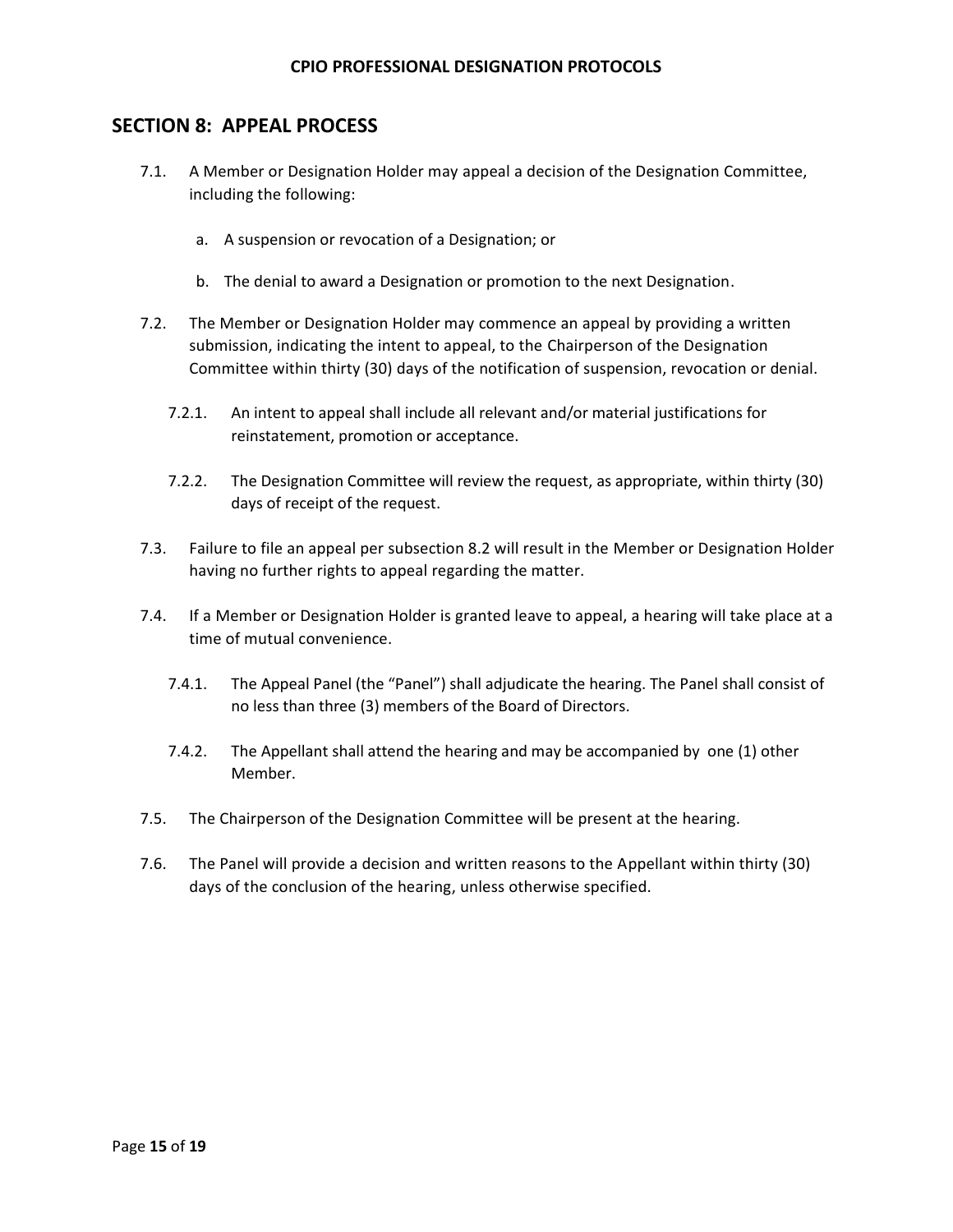## **APPENDIX I – DESIGNATION MANDATORY COURSES**

A Member is eligible to apply for a Designation or promotion upon completion of the relevant mandatory courses as well as all requirements set out in section 3 of the Designation Protocols.

#### **I. CPIO-PI**

A Member is eligible to apply for the CPIO-PI Designation upon successful completion of:

- 1. CPIO Note Taking/Report Writing 101 course
- 2. CPIO Ethics/Legislation 101 course
- 3. CPIO/Toddington Open Source Intelligence Training ("OSINT") course:
	- a. 101E IRT Using the Internet as a Research Tool (self study); **OR**
	- b. 201C AIIT Advanced Internet Intelligence & Online Investigations (live training)
- 4. One special interest course relevant to work as a professional Private Investigator, suggestions include (but are not limited to)\*:
	- a. Surveillance (minimum 16 hours training)
	- b. Photography
	- c. Basic interview techniques

#### **II. CPIO-SI**

A Member is eligible to apply for the CPIO-SI Designation upon successful completion of all CPIO-PI requirements, and:

- 1. CPIO Ethics/Legislation course
- 2. CPIO/Toddington OSINT Intermediate course:
	- a. 201E SMI Social Media Intelligence & Investigation (self study); **OR**
	- b. 202C SMI Social Media Intelligence & Investigation (live training)
- 3. Professional Interview Techniques training course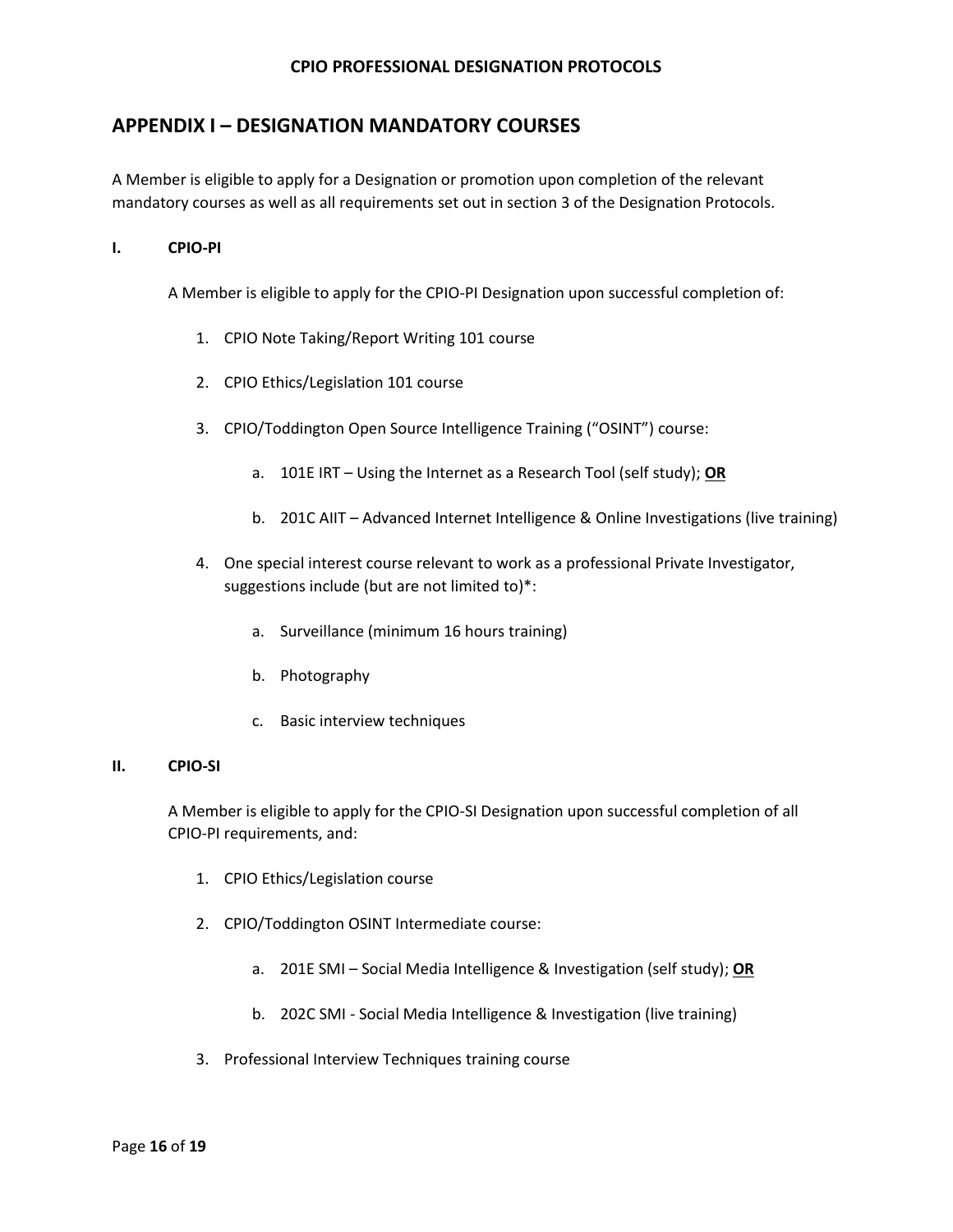- 4. One special interest course relevant to work as a professional Private Investigator, suggestions include (but are not limited to)\*:
	- a. Document analysis
	- b. Body language and deception training
	- c. Forensic investigations
	- d. CPIO/Toddington non-mandatory courses

#### **III. CPIO-MI**

A Member is eligible to apply for the CPIO-MI Designation upon successful completion of all CPIO-SI requirements, and:

- 1. CPIO Ethics/Legislation course
- 2. CPIO/Toddington 203E CTI Critical Thinking for Investigators
- 3. One special interest course relevant to work as a professional Private Investigator, suggestions include (but are not limited to)\*:
	- a. Workplace Investigations
	- b. CPIO/Toddington advanced non-mandatory courses
	- c. Forensic auditing

\*A special interest course must be approved by the Designation Committee. Failure to seek approval may result in ineligibility for the Designation. A Member may submit a request for approval, in writing, at any time to the Designation Committee.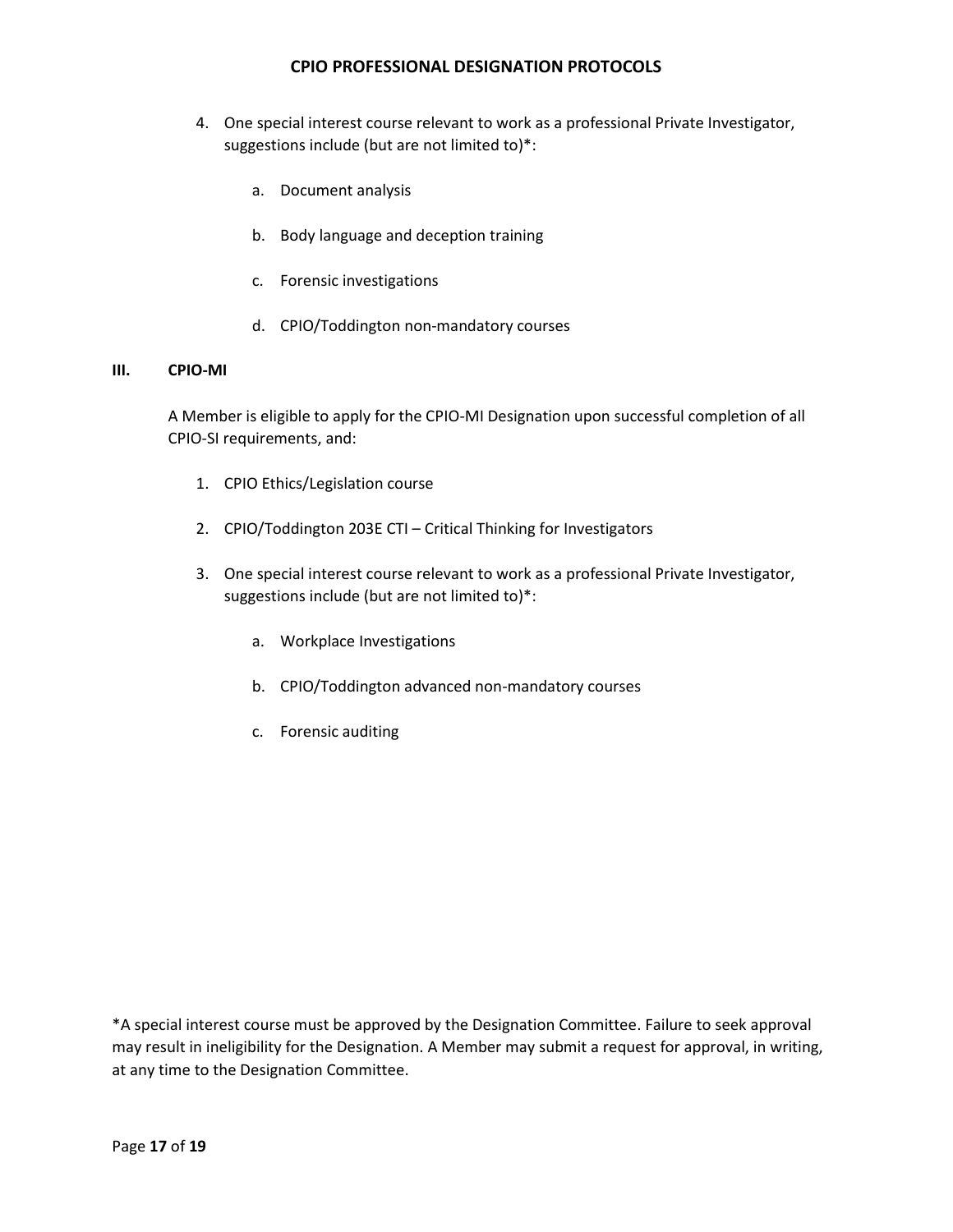# **APPENDIX II - DESIGNATION FEES**

- 1. Until December 31, 2022, a Member will receive an invoice for all applicable Designation or application fees included with their invoice for individual Membership fees.
	- a. Until December 31, 2022, all fees shall be paid in accordance with the existing payment structure as per the annual Membership renewal.
- 2. Fees are subject to change at the discretion of the Board of Directors.